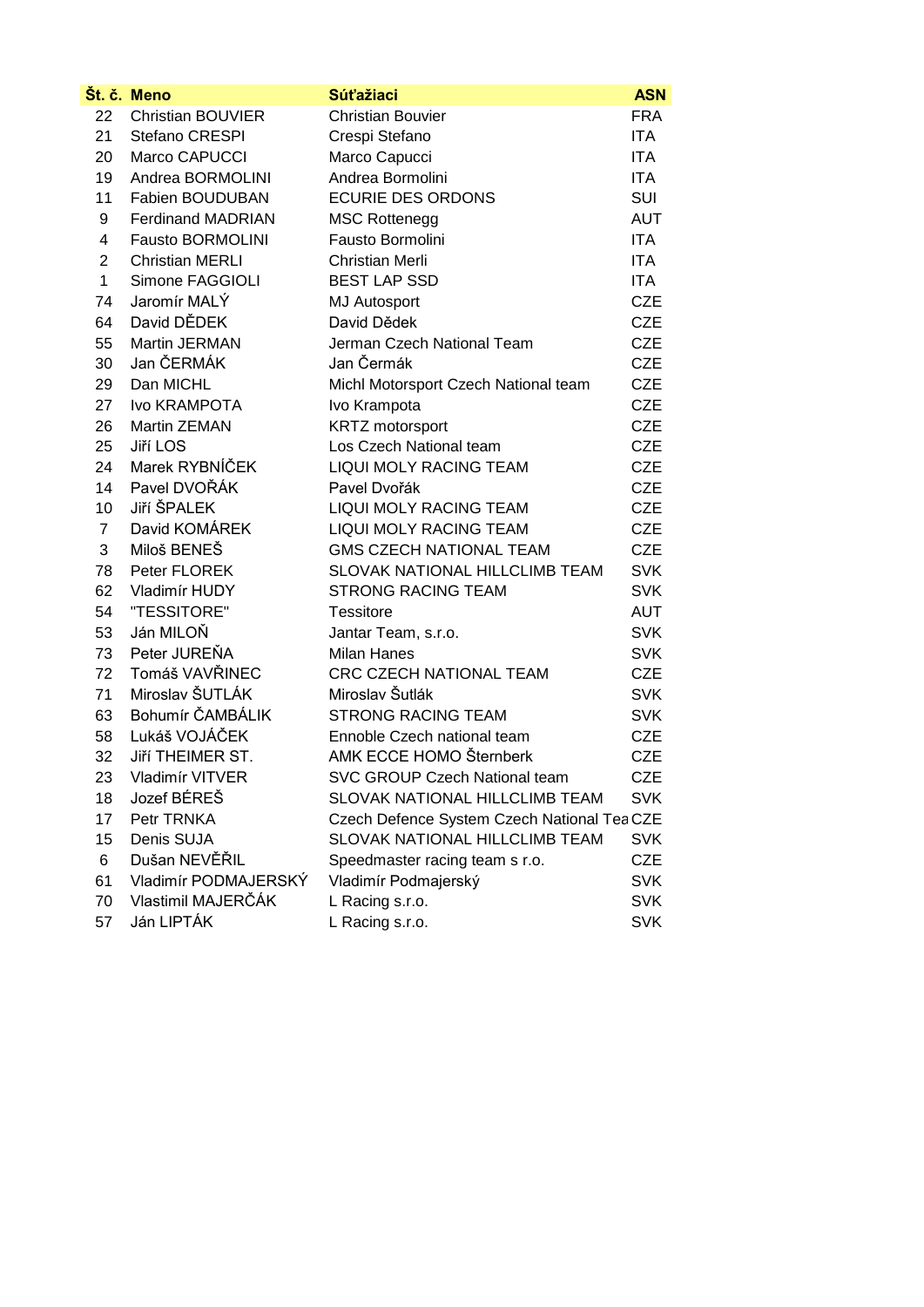| <b>Automobil</b>           | <b>Trieda</b> | <b>Kategória</b> | <b>Skupina</b>     | <b>Trieda</b> | <b>FIA ME</b> | <b>FIA ME HA</b> |
|----------------------------|---------------|------------------|--------------------|---------------|---------------|------------------|
| Wolf GB08                  | CN-2000       | $\overline{2}$   | <b>CN</b>          | $-2000$       | 1             |                  |
| Osella PA 21 EVO           | CN-2000       | $\mathbf 2$      | CN                 | $-2000$       | 1             |                  |
| Osella PA 21 S             | CN-2000       | $\overline{2}$   | <b>CN</b>          | $-2000$       | 1             |                  |
| Osella PA 20               | CN-3000       | $\overline{2}$   | CN                 | $-3000$       | 1             |                  |
| Norma M20 FC               | E2-SC-2000    | $\overline{c}$   | E <sub>2</sub> -SC | $-2000$       | 1             |                  |
| Norma M20 F                | E2-SC-3000    | $\mathbf 2$      | E2-SC              | $-3000$       | 1             |                  |
| <b>Reynard K02</b>         | E2-SS-3000    | $\overline{2}$   | E <sub>2</sub> -SS | $-3000$       | 1             |                  |
| Osella FA 30               | E2-SS-3000    | $\mathbf 2$      | E <sub>2</sub> -SS | $-3000$       |               |                  |
| Norma M20 FC               | E2-SC-3000    | $\overline{2}$   | E2-SC              | $-3000$       | 1             |                  |
| Mitsubishi Lancer EVO X    | N+3000        | 1                | $\mathsf{N}$       | 3000          | 1             |                  |
| Alfa Romeo 147 SP          | A-2000        | 1                | Α                  | $-2000$       | 1             |                  |
| Lamborghini Gallardo GT3   | GT+3000       | 1                | GT                 | 3000          |               |                  |
| Lotus WR12                 | E2-SH-2000    | $\overline{2}$   | E <sub>2</sub> -SH | $-2000$       | 1             |                  |
| Lotus Elise                | E2-SH-3000    | $\overline{c}$   | E <sub>2</sub> -SH | $-3000$       |               |                  |
| <b>BMW M3 E36</b>          | E2-SH-6500    | $\overline{c}$   | E <sub>2</sub> -SH | $-6500$       | 1             |                  |
| Mitsubishi Lancer EVO VIII | E2-SH-6500    | $\overline{2}$   | E <sub>2</sub> -SH | $-6500$       | 1             |                  |
| Mitsubishi Lancer EVO IX   | E2-SH-6500    | $\mathbf 2$      | E <sub>2</sub> -SH | $-6500$       |               |                  |
| Ford Fiesta WRC EVO        | E2-SH-6500    | $\overline{c}$   | E2-SH              | $-6500$       | 1             |                  |
| Martini F2                 | E2-SS-2000    | $\overline{2}$   | E <sub>2</sub> -SS | $-2000$       | 1             |                  |
| Norma M20 F                | E2-SC-3000    | $\overline{2}$   | E <sub>2</sub> -SC | $-3000$       | 1             |                  |
| Norma M20 FC KOMVET        | E2-SC-3000    | $\overline{c}$   | E <sub>2</sub> -SC | $-3000$       |               |                  |
| Osella FA 30               | E2-SS-3000    | $\overline{2}$   | E <sub>2</sub> -SS | $-3000$       | 1             |                  |
| Mitsubishi Lancer EVO IX   | N+3000        | 1                | N                  | 3000          | 1             |                  |
| Honda Civic TYPE-R         | A-2000        | 1                | Α                  | $-2000$       | 1             |                  |
| Audi R8 LMS                | GT+3000       | 1                | GT                 | 3000          | 1             |                  |
| BMW Z4 GT3                 | GT+3000       | 1                | GT                 | 3000          |               |                  |
| Mitsubishi Lancer EVO IX   | N+3000        | 1                | $\mathsf{N}$       | 3000          | 1             |                  |
| Mitsubishi Lancer EVO IX   | N+3000        | 1                | $\mathsf{N}$       | 3000          | 1             |                  |
| Škoda Fabia S 2000         | S20-2000      | 1                | S20                | $-2000$       | 1             |                  |
| Honda Civic TYPE-R         | A-2000        | 1                | Α                  | $-2000$       |               |                  |
| Subaru Impreza STI WRX     | A+3000        | 1                | А                  | 3000          |               |                  |
| Peugeot 306 Maxi kit car   | E2-SH-2000    | $\overline{2}$   | E2-SH              | $-2000$       | 1             |                  |
| Audi TT-R DTM              | E2-SH-6500    | $\overline{2}$   | E <sub>2</sub> -SH | $-6500$       | 1             |                  |
| Tatuus PY012               | E2-SC-2000    | 2                | E <sub>2</sub> -SC | $-2000$       | 1             |                  |
| Ligier JS53 Evo2           | E2-SC-2000    | 2                | E <sub>2</sub> -SC | $-2000$       |               |                  |
| Tatuus FR2000              | E2-SS-2000    | 2                | E <sub>2</sub> -SS | $-2000$       |               |                  |
| Norma M20 FC               | E2-SC-3000    | 2                | E <sub>2</sub> -SC | $-3000$       |               |                  |
| Peugeot 206 RC             | A-2000        |                  | A                  | $-2000$       |               |                  |
| Ford Fiesta R5             | S20-3000      |                  | S <sub>20</sub>    | $-3000$       |               |                  |
| MINI John Cooper Works WRC | A-3000        |                  | Α                  | $-3000$       |               |                  |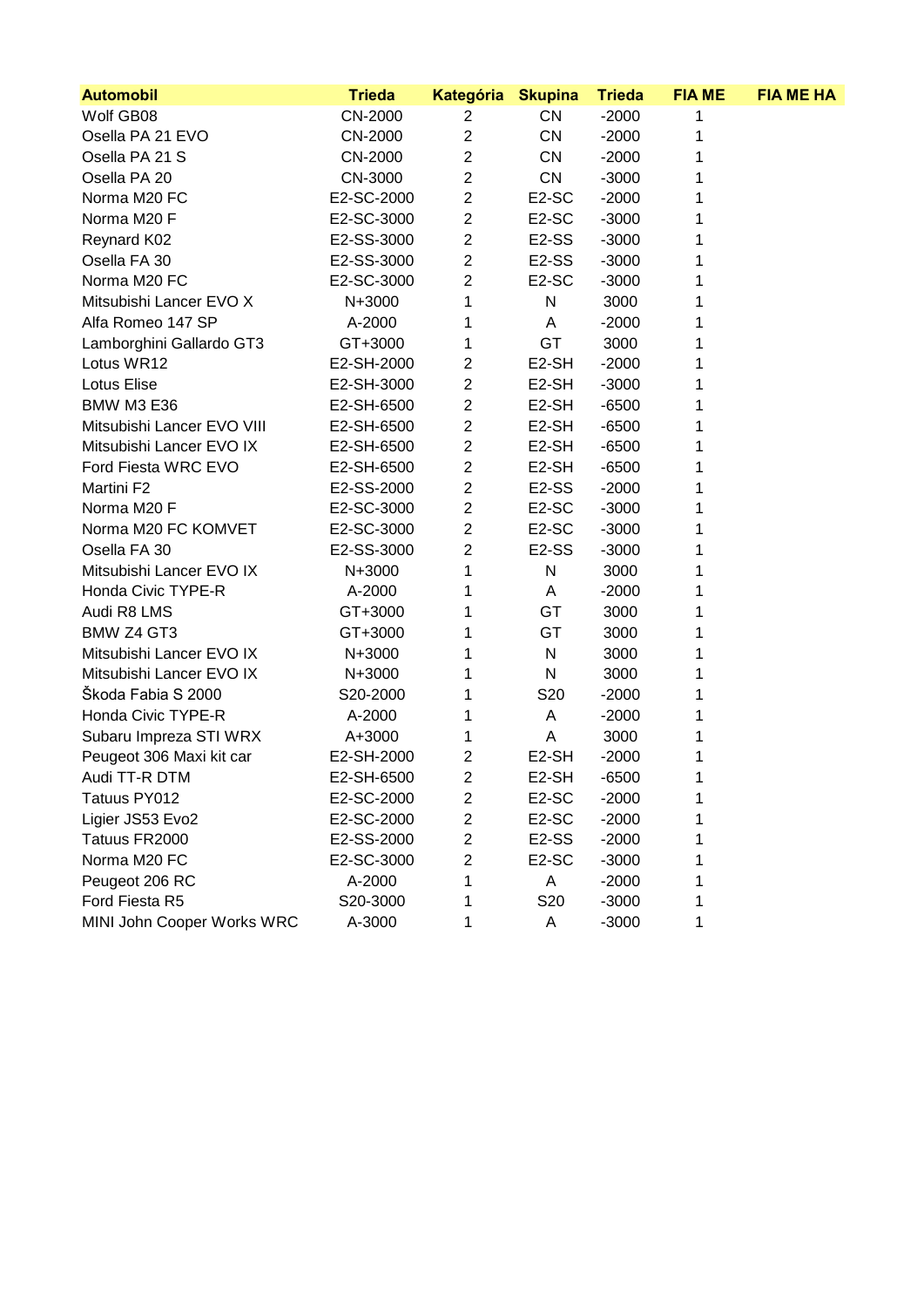| <b>MSR</b> | <b>MSR HA</b> | <b>SKP</b> | <b>MĈR</b> | <b>MCR HA</b> | rт | 2WD-SK |
|------------|---------------|------------|------------|---------------|----|--------|

|                              | 1 N+2000<br>1<br>1-GT+2000<br>1-E1-2000<br>1<br>1-E1+3000<br>1-E1+3000<br>1 E2-SH+3000 |
|------------------------------|----------------------------------------------------------------------------------------|
|                              | 1 E2-SH+3000                                                                           |
|                              | 1                                                                                      |
|                              | 1                                                                                      |
|                              | 1<br>$\mathbf{1}$                                                                      |
| $1+2000$                     |                                                                                        |
| 1                            |                                                                                        |
| 1 - GT+ 2000                 |                                                                                        |
| 1 - GT+ 2000                 |                                                                                        |
| $1+2000$                     | 1                                                                                      |
| $1+2000$                     | 1                                                                                      |
| 1                            | 1                                                                                      |
| 1                            | 1                                                                                      |
|                              | $\mathbf{1}$                                                                           |
| 1-E2-SH+2000                 | 1<br>1 E2-SH+3000                                                                      |
| 1 D/E2-2000                  | 1                                                                                      |
| 1 D/E2-2000                  | 1                                                                                      |
| 1 D/E2-2000                  | 1                                                                                      |
|                              | 1                                                                                      |
| 1                            | 1                                                                                      |
| 1-S20+2000<br>$1 - A + 2000$ |                                                                                        |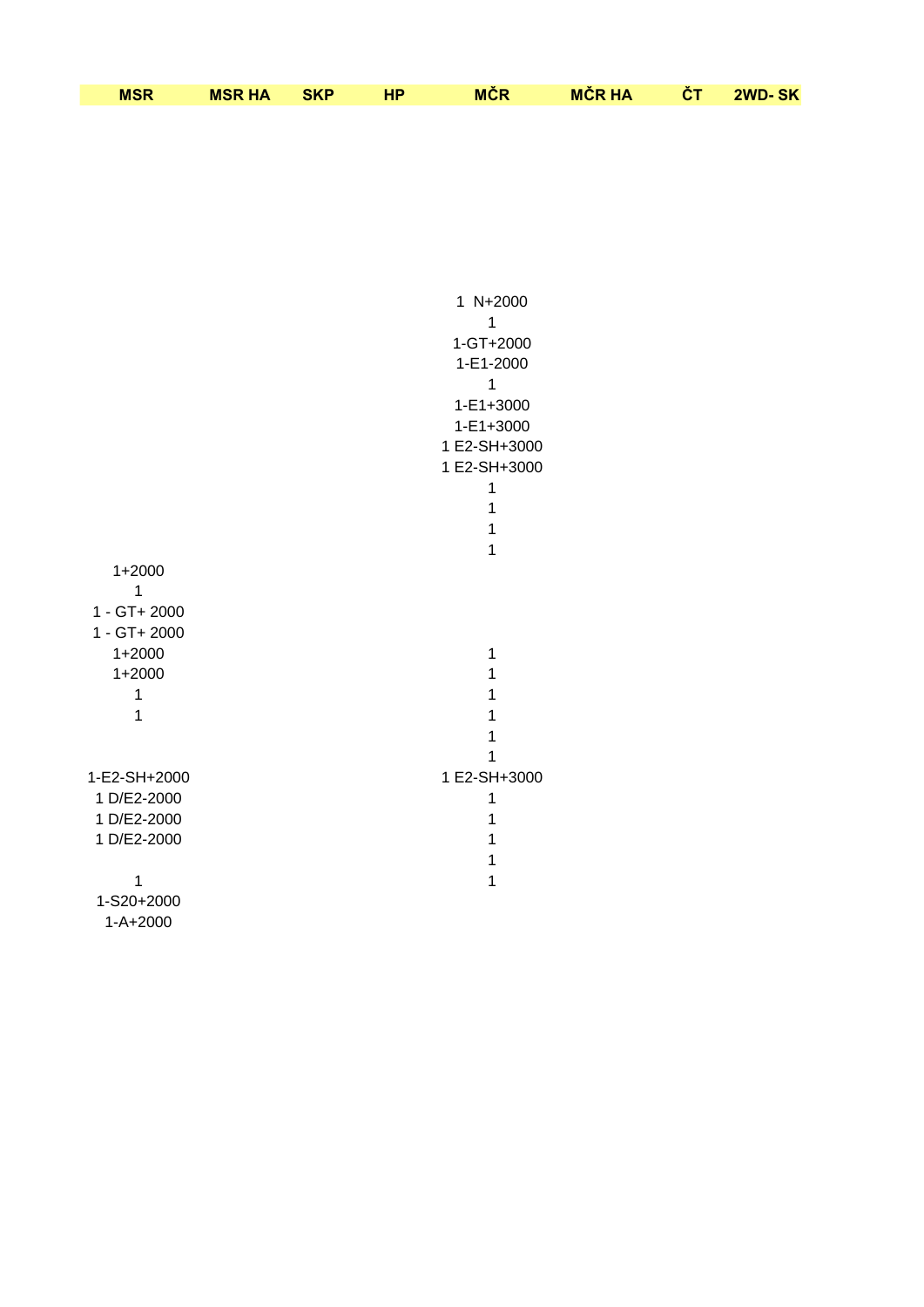## **2WD- CT JUN Kategória Zoznam - posielanie SMS**

|  |  | Zoznam - p |  |  |  |
|--|--|------------|--|--|--|
|--|--|------------|--|--|--|

|   |            | <b>EHC</b>    |
|---|------------|---------------|
|   |            | <b>EHC</b>    |
|   |            | <b>EHC</b>    |
|   |            | <b>EHC</b>    |
|   |            | <b>EHC</b>    |
|   |            |               |
|   |            | <b>EHC</b>    |
|   |            | <b>EHC</b>    |
|   |            | <b>EHC</b>    |
|   |            | <b>EHC</b>    |
|   | div1       | EHC, MČR      |
|   | div1       | EHC, MČR      |
|   | div1       | EHC, MČR      |
|   | div2       | EHC, MČR      |
|   | div2       | EHC, MČR      |
|   | div2       | EHC, MČR      |
|   | div2       | EHC, MČR      |
|   | div2       | EHC, MČR      |
|   | div2       | EHC, MČR      |
|   | div3       | EHC, MČR      |
|   | div3       | EHC, MČR      |
|   | div3       | EHC, MČR      |
|   | div3       | EHC, MČR      |
|   |            |               |
|   | 1          | EHC, MSR      |
|   | 1          | EHC, MSR      |
|   | 1          | EHC, MSR      |
|   | 1          | EHC, MSR      |
|   | $1 - div1$ | EHC, MSR, MČR |
|   | $1 - div1$ | EHC, MSR, MČR |
|   | $1 - div1$ | EHC, MSR, MČR |
|   | $1 - div1$ | EHC, MSR, MČR |
|   | div1       | EHC, MSR, MČR |
|   | div2       | EHC, MSR, MČR |
|   | $2 - div2$ | EHC, MSR, MČR |
|   | 2 - div3   | EHC, MSR, MČR |
|   | $2 - div3$ | EHC, MSR, MČR |
| 1 | $2 - div3$ | EHC, MSR, MČR |
|   | div3       | MČR, EHC      |
|   | $1 - div1$ | MČR, EHC, MSR |
|   | 1          | MSR, EHC      |
|   | 1          | MSR, EHC      |
|   |            |               |